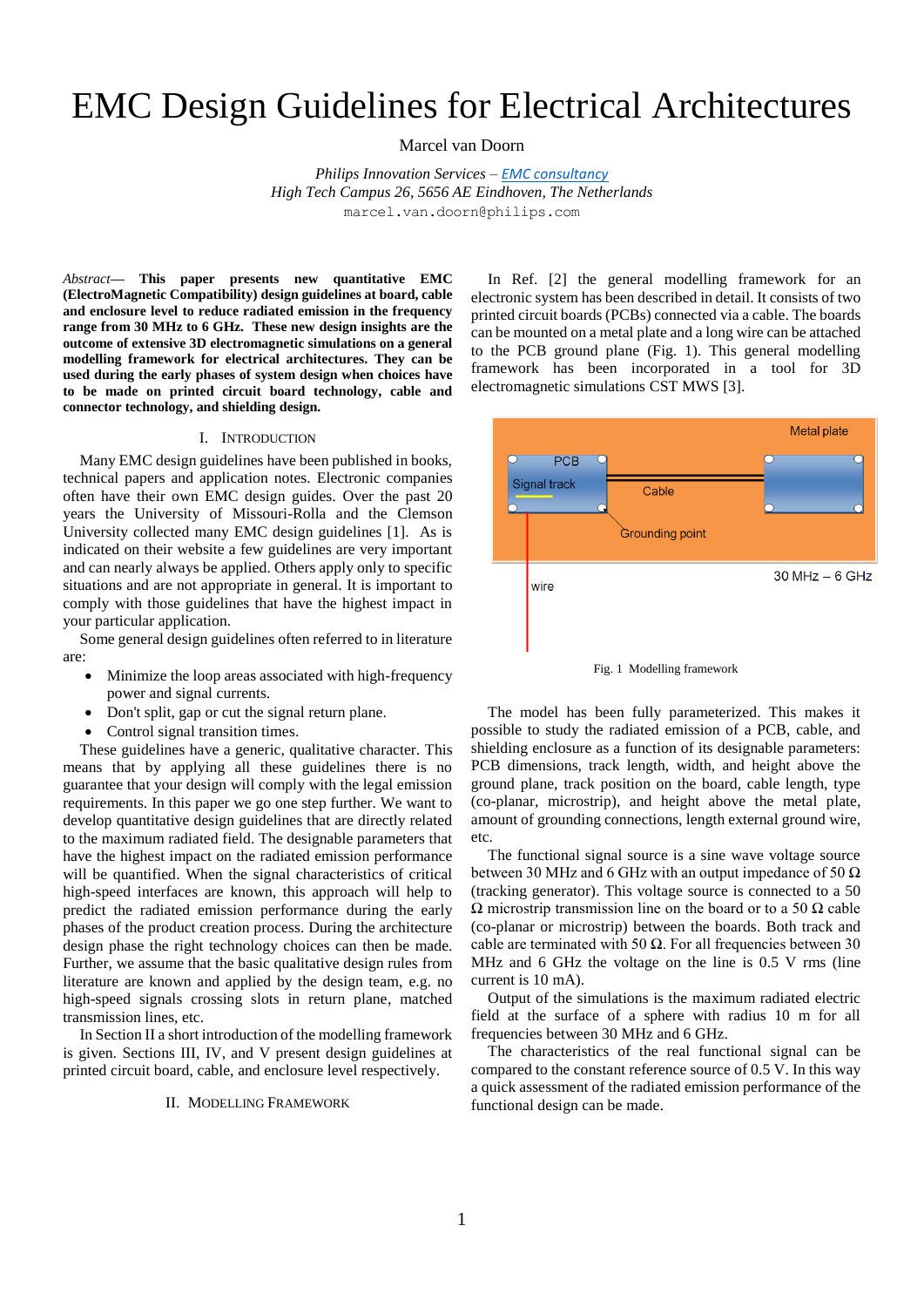In the next sections we will present a few design guidelines at printed circuit board, cable and enclosure level that have been developed with the modelling framework. The new design insights have been verified by measurements on real demonstration boards. In this way confidence in the model and simulation results could be gained. The simulated results have proven their value in practice, particularly during the early phases of architecture design when choices on PCB technology, layer stack-up, placement of critical components and signals, and cable/connector technology have to be made.

## III. PRINTED CIRCUIT BOARD DESIGN GUIDELINES

In Ref. [2] we investigated the impact of the height of a signal track above its return plane on the radiated emission performance. The simulations learned that the maximum radiated field is proportional with track height. In the next two sections we will investigate how the maximum radiated field is influenced by the distance of the track to the edge of the board, and by attaching a long wire to the ground plane of the board.

# *A. Edge distance*

Starting point is a PCB with dimensions  $160 \times 100$  mm. The signal track has a length of 100 mm, a width of 0.16 mm and is located 0.1 mm above the PCB ground plane (50  $\Omega$  microstrip transmission line). Fig. 2 shows the maximum radiated electric field strength at 10 m distance from the board for three different values of the distance of the track to the board edge d: 0 mm, 2 mm, and 10 mm. As a reference the CISPR 22 emission limit at 10 m distance is plotted in the figure [4]. This CISPR 22 radiated emission limit for information technology equipment corresponds with the new CISPR 32 emission limit for multimedia equipment [5].



Fig. 2 Maximum radiated field of a track on a PCB for 3 different board edge distances

For low frequencies the radiation of the PCB track is proportional with  $f^2$  (40 dB/decade). Above the first resonance frequency of the 100 mm track (around 750 MHz) the radiation is proportional with  $f^{\frac{1}{2}}$  (10 dB/decade). In case of a digital

pulse-train signal, instead of the constant voltage source, the voltage level on the line will decrease with  $f<sup>-1</sup>$  after the first corner frequency ( $f_1 = 1/\pi\tau$ , with  $\tau$  = pulse duration), and with f<sup>-2</sup> after the second corner frequency ( $f_2 = 1/\pi \tau_r =$  bandwidth, with  $\tau_r$  = rise/fall time). This will bring the radiation of digital signals down as the frequencies go up (above bandwidth).

The radiated field of a track at 2 mm from the board edge (20h rule) is approximately 10 dB lower than that of a track at the board edge over the complete frequency range from 30 MHz to 6 GHz. Changing the edge distance from 2 to 10 mm (100h) gives an additional radiation reduction of 4 dB. Changing the edge distance from 0 to 50 mm (track in the middle of the board) gives a total radiation reduction of 22 dB (not plotted). This simulation result learns that the most critical signals should be placed in the middle of the board and not close to the edge.

#### *B. Ground wire length*

Fig. 3 shows the maximum radiated electric field of the PCB with matched transmission line (length  $= 100$  mm, edge  $distance = 10$  mm) for three different lengths of the ground wire attached to the ground plane of the board: 100 mm, 500 mm, and 1000 mm.



Fig. 3 Maximum radiated field of a PCB with 3 different ground wire lengths

If a long wire of 1000 mm is attached to the ground plane of the PCB wire resonances occur with a maximum radiated field that is 16 dB higher than that of the PCB stand alone. A wire of 1 m length with some top capacitance (PCB ground plane) has its half wavelength resonance frequency just below 150 MHz. The shorter the attached wire the higher the first resonance frequency. Above 1 GHz the attached wire gives no additional contribution to the maximum radiated field of the PCB itself anymore. The emission is than mainly determined by the resonant track on the board. The well known mitigation techniques of applying common-mode chokes around cables, or connecting the cable ground to a metal plate are not effective anymore above 1 GHz. The direct radiation of the board itself has to be reduced, for instance by placing the track in the middle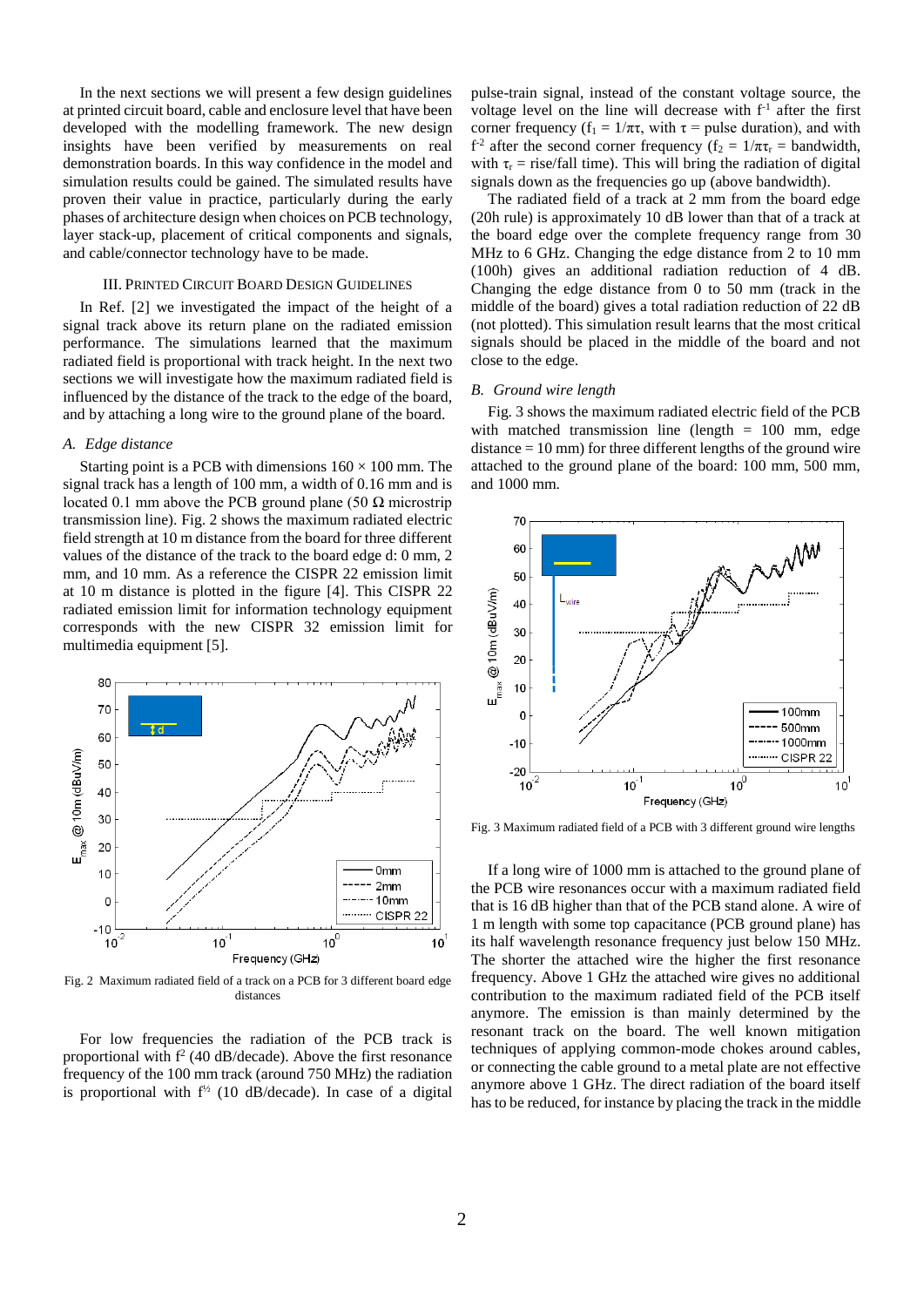of the board or by applying another layer stack-up with a shorter distance between signal track and return plane.

According the International Technology Roadmap for Semiconductors [6] the chip to board frequencies will increase and the rise/fall times will decrease. A rise time of 50 picoseconds corresponds with a signal bandwidth of 6 GHz. This will result in more and more harmonics of digital signals well above 1 GHz. Consequently board design has to get more attention to make it right first time.

# IV.CABLE DESIGN GUIDELINES

In Ref. [2] we compared the radiation of a co-planar strip with a microstrip flex foil cable. Both cables had a length of 300 mm and a characteristic impedance of 50  $\Omega$ . The microstrip cable radiated 50 dB less than the co-planar strip cable over the complete frequency range from 30 MHz to 6 GHz. Now we will investigate how the radiated emission of a microstrip cable increases if a pigtail is involved.

#### *A. Pigtail size*

Fig. 4 shows the model of the 50  $\Omega$  microstrip flex foil cable with pigtail. It has a length of 300 mm and the ground plane of the cable is connected to the ground planes of the PCBs at both ends. The dimensions of the PCBs are  $160 \times 100$  mm. The default parameters of the cable are:

h = height dielectric =  $0.05$  mm

- $\varepsilon_r$  = relative dielectric constant foil material = 3.1
- $W_s$  = width copper strip = 0.1 mm (=  $W_{\text{pie}}$ )
- $W_g$  = width ground plane = width cable = 20 mm
- $L_{\text{cable}} =$  length cable = 300 mm
- $L_{\text{pig}}$  = length pigtail (varies)
- $d_{\text{pig}}$  = distance pigtail to strip = 9.95 mm



Fig. 4 Pigtail model microstrip cable

Fig. 5 shows the maximum radiated field of the microstrip cable with different pigtail lengths: 0 mm, 1 mm, and 10 mm. From the simulation results we learn that the shorter the pigtail the lower the radiated field. By reducing the pigtail size from 10 mm to 1 mm a radiation reduction of approximately 10 dB can be realized between 30 MHz and 1 GHz. By reducing the pigtail size from 1 mm to 0 mm, a radiation reduction of **30 dB** takes place over the frequency range from 30 MHz to 6 GHz. So, when selecting the right cable type for a high-speed interface, it is also extremely important to select the optimum cable connector, i.e. a connector that smoothly connects the cable ground plane to the board ground planes over its complete width (no pigtail; flex-rigid technology).



Fig. 5 Maximum radiated field of a microstrip cable with 3 different pigtail sizes

#### V. ENCLOSURE DESIGN GUIDELINES

In this section we will investigate the effect of a metal plate underneath a PCB on the radiated emission performance. The PCB with dimensions  $160 \times 100$  mm can be placed at different heights above the metal plate with dimensions  $500 \times 500$  mm. The transmission line on the PCB (length 100 mm, characteristic impedance 50  $\Omega$ ) can be placed on the top or bottom side of the board.

#### *A. Height above metal plate*

Fig. 6 shows the maximum radiated electric field of the PCB above a metal plate at 10 m distance from the source for three different PCB heights h<sub>PCB</sub>: 100 mm, 10 mm, and 1 mm. The signal track is located at the bottom of the board between the PCB ground plane and the metal plate. There are no grounding connections between the PCB ground plane and the metal plate. For frequencies below the first cavity resonance frequency of 0.9 GHz the height of the PCB above the metal plate has not much influence on the radiated emission performance. For high frequencies and a small height of the PCB above the metal plate (< 10 mm), strong cavity resonances dominate the radiated emission behaviour. The cavity resonances are determined by the dimensions of the PCB ground plane. At a PCB height of 1 mm the maximum radiated field is **24 dB** higher compared to a PCB height of 100 mm, and 8 dB higher compared to a PCB height of 10 mm. The strong cavity resonances were confirmed by practical field measurements on a PCB-plate test set-up. At a PCB height of 100 mm above the metal plate the maximum radiated field is almost equal to that of the PCB stand alone in free space.

When the signal is located at the top side of the board, the cavity resonances do not occur. Therefore it can be wise to place critical signals at the top side of the board instead of at the bottom side where resonances occur in the cavity formed by the PCB ground plane and metal plate [2].

In the next section we will investigate how the signal track at the bottom side of the board can be shielded by many